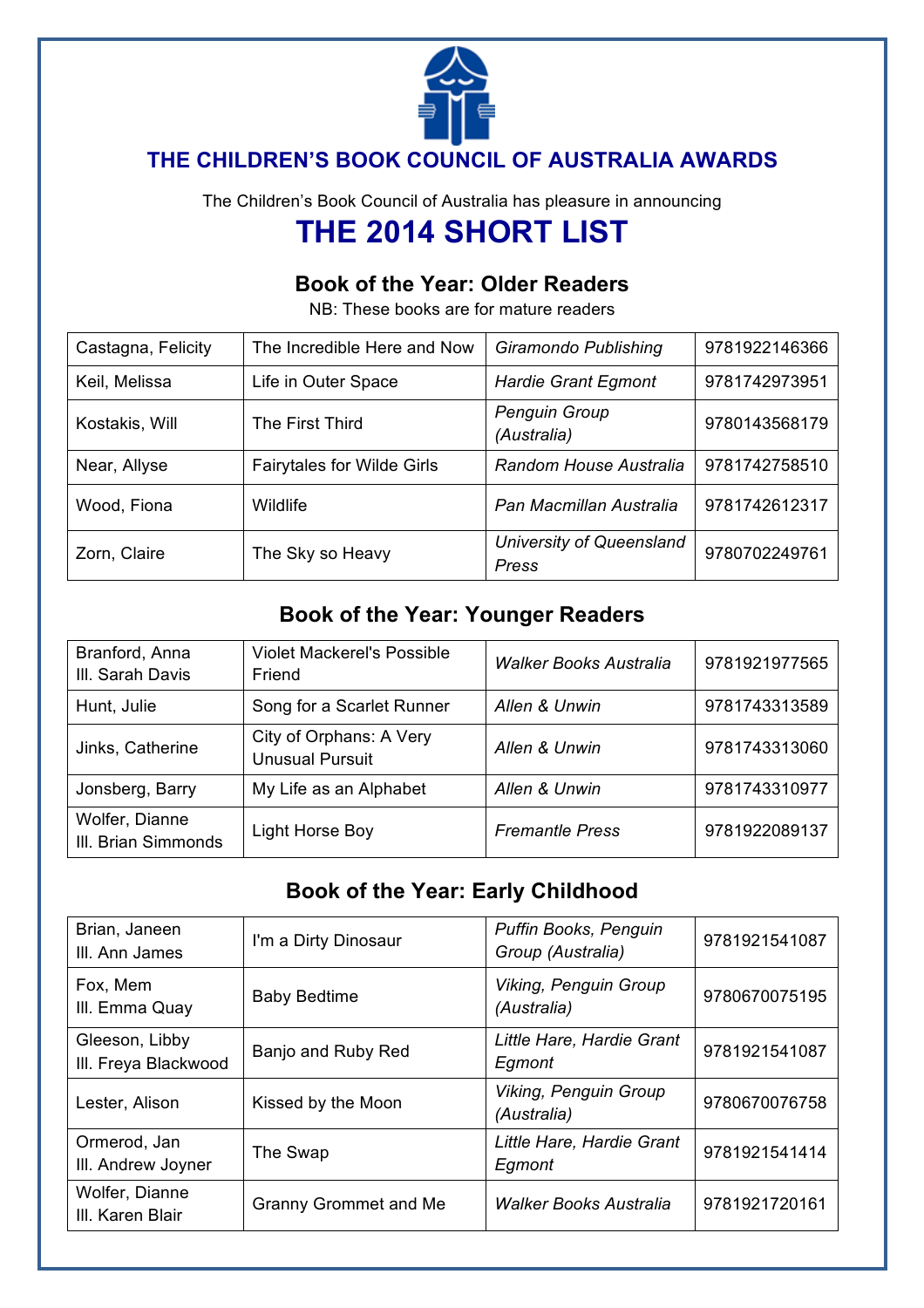#### **Picture Book of the Year**

Some of these books may be for mature readers (Arranged by illustrator)

| Blackwood, Freya<br>Text. Margaret Wild   | The Treasure Box       | Puffin Books, Penguin<br>Group (Australia) | 9780670073658 |
|-------------------------------------------|------------------------|--------------------------------------------|---------------|
| Bland, Nick                               | King Pig               | Scholastic Press,<br>Scholastic Australia  | 9781742834955 |
| Graham, Bob                               | <b>Silver Buttons</b>  | <b>Walker Books Australia</b>              | 9781406342246 |
| Ottley, Matt<br>Text. Danny Parker        | Parachute              | Little Hare, Hardie Grant<br>Egmont        | 9781921894206 |
| Smith, Craig<br><b>Text. Doug MacLeod</b> | The Windy Farm         | <b>Working Title Press</b>                 | 9781921504419 |
| Tan, Shaun                                | <b>Rules of Summer</b> | <b>Hachette Australia</b>                  | 9780734410672 |

#### **Eve Pownall Award for Information Books**

NB: These books are intended an audience birth to 18 years.

| Faille, Christopher<br>III. Danny Snell | Jeremy                                                 | <b>Working Title Press</b>      | 9781921504402 |
|-----------------------------------------|--------------------------------------------------------|---------------------------------|---------------|
| Gouldthorpe, Peter                      | Ice, Wind, Rock                                        | <b>Hachette Australia</b>       | 9780734411556 |
| Greenwood, Mark<br>III. Terry Denton    | Jandamarra                                             | Allen & Unwin                   | 9781742375700 |
| Ham, Paul ed                            | Yoko's Diary: The Life of a<br>Young Girl in Hiroshima | <b>HarperCollins Publishers</b> | 9780733331176 |
| Murdie, Rae<br>III. Chris Nixon         | Meet Captain Cook                                      | <b>Random House</b>             | 9780857980175 |
| Burarrwanga, Laklak<br>and Family       | <b>Welcome To My Country</b>                           | Allen & Unwin                   | 9781743313961 |

# **Crichton Award for New Illustrators**

| Byrne, Graham           | Big Red Kangaroo                | Walker Books Australia    | 9781921720420 |
|-------------------------|---------------------------------|---------------------------|---------------|
| Text Saxby, Claire      |                                 |                           |               |
| Cranna, Andrew          | The Bloodhound Boys Book 1: The | Walker Books Australia    | 9781922179302 |
|                         | <b>Great Blood Bank Robbery</b> |                           |               |
| Sanders, Ben            | I've An Uncle Ivan              | Thames & Hudson           | 9780500500361 |
| Snowdon, David          | The Nerdy Birdy                 | Danielle Wheeldon & David | 9780987532404 |
| Text Wheeldon, Danielle |                                 | Snowdon                   |               |

#### **The Awards will be announced and presented in Canberra**

**on Friday August 15, 2014.**